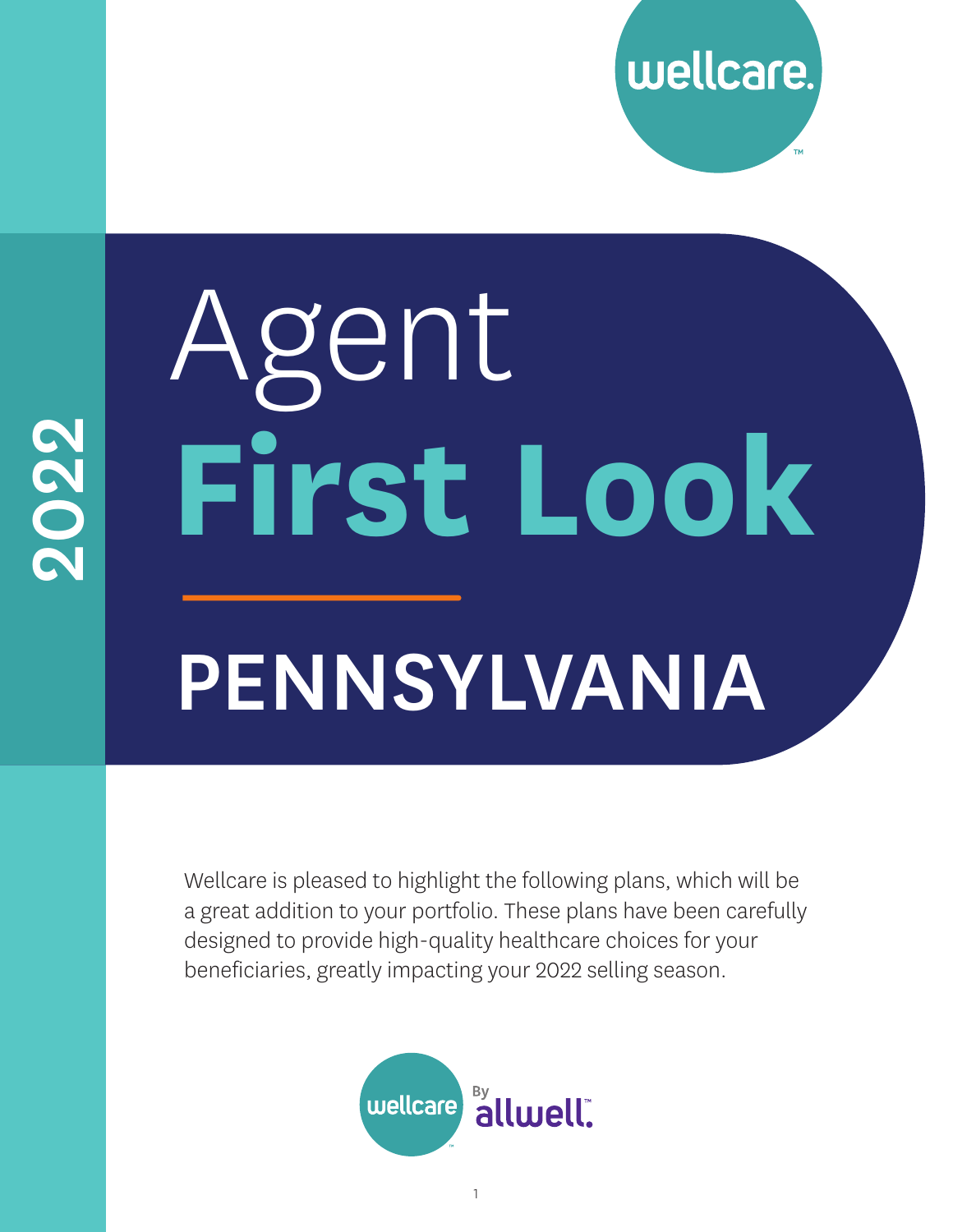### **2022 Key Features** PENNSYLVANIA

| <b>PLAN</b>                                            | <b>Product Space</b>             | <b>Key Selling Features</b>                                                                                                                    |
|--------------------------------------------------------|----------------------------------|------------------------------------------------------------------------------------------------------------------------------------------------|
| <b>WELLCARE NO PREMIUM (HMO)</b><br>H2915003000        | \$0 Premium                      | OTC - \$45/QTR; \$3k dental allowance; \$0 PCP;<br>\$0 Part D Tier 1 co-pay; \$300 Vision Allowance                                            |
| <b>WELLCARE DUAL ACCESS</b><br>(HMO D-SNP) H2915002000 | <b>DSNP</b> (Zero Cost<br>Share) | \$1,000 Flex Card for D/V/H; OTC -\$360/QTR;<br>\$4,000 dental allowance; 24 SSBCI NEMT trips;<br>\$500 Vision Allowance                       |
| <b>WELLCARE DUAL ACCESS</b><br>(HMO D-SNP) H2915007000 | <b>DSNP</b> (Zero Cost<br>Share) | \$500 Flex Card for D/V/H; OTC - \$325/QTR;<br>\$4,000 dental allowance;<br>SSBCI -\$50/mo. Utilities Flex Card;<br><b>24 SSBCI NEMT trips</b> |
| <b>WELLCARE NO PREMIUM OPEN</b><br>(PPO) H2128002000   | \$0 Premium                      | \$1,500 dental allowance; OTC - \$80/QTR;<br>\$200 Flex Card for D/V/H; \$0 PCP;<br>PCP & Specialist co-pays match IN & OON                    |
| <b>WELLCARE GIVEBACK OPEN</b><br>(PPO) H2128004000     | Giveback                         | Up to \$660 Part B Giveback annually;<br>Bronze \$750 Dental; OTC - \$40/QTR;<br>\$100 Vision Allowance;                                       |
| <b>WELLCARE ASSIST OPEN (PPO)</b><br>H2128001000       | <b>LIS Non-SNP</b>               | \$750 Flex Card for D/V/H; OTC - \$120/QTR;<br>\$1,500 Dental; \$0 PCP;<br>PCP & Specialist co-pays match IN & OON                             |
| <b>WELLCARE LOW PREMIUM OPEN</b><br>(PPO) H2128003000  | \$1-\$49 Premium                 | \$2,000 dental allowance; OTC - \$125/QTR;<br>\$500 Flex Card for D/V/H; \$300 vision;<br>PCP & Specialist co-pays match IN & OON              |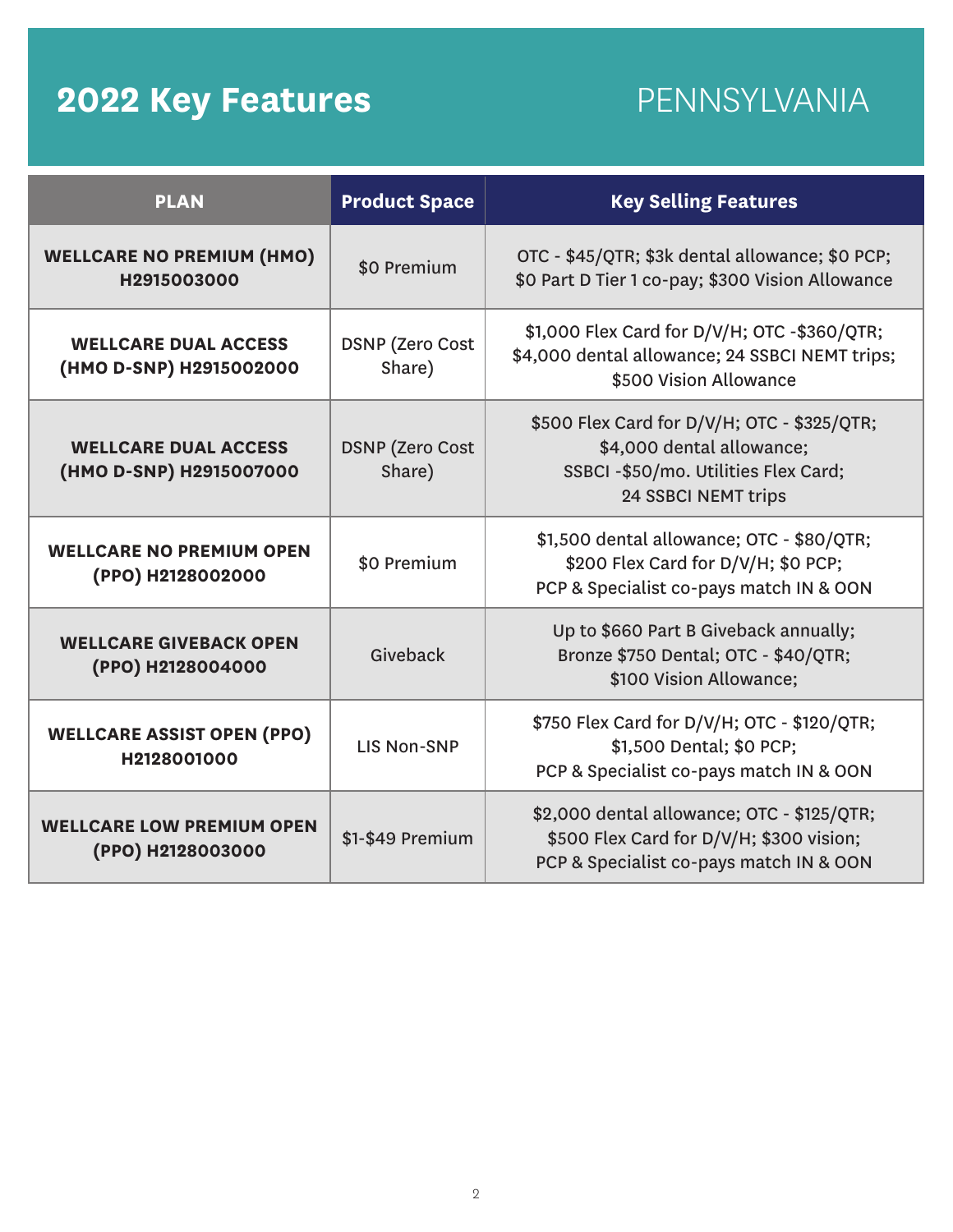## 2022 Wellcare Plan Offerings

Here are more details about the Wellcare portfolio this year. This includes the plans mentioned above, as well as a portfolio of plans your customers will love.

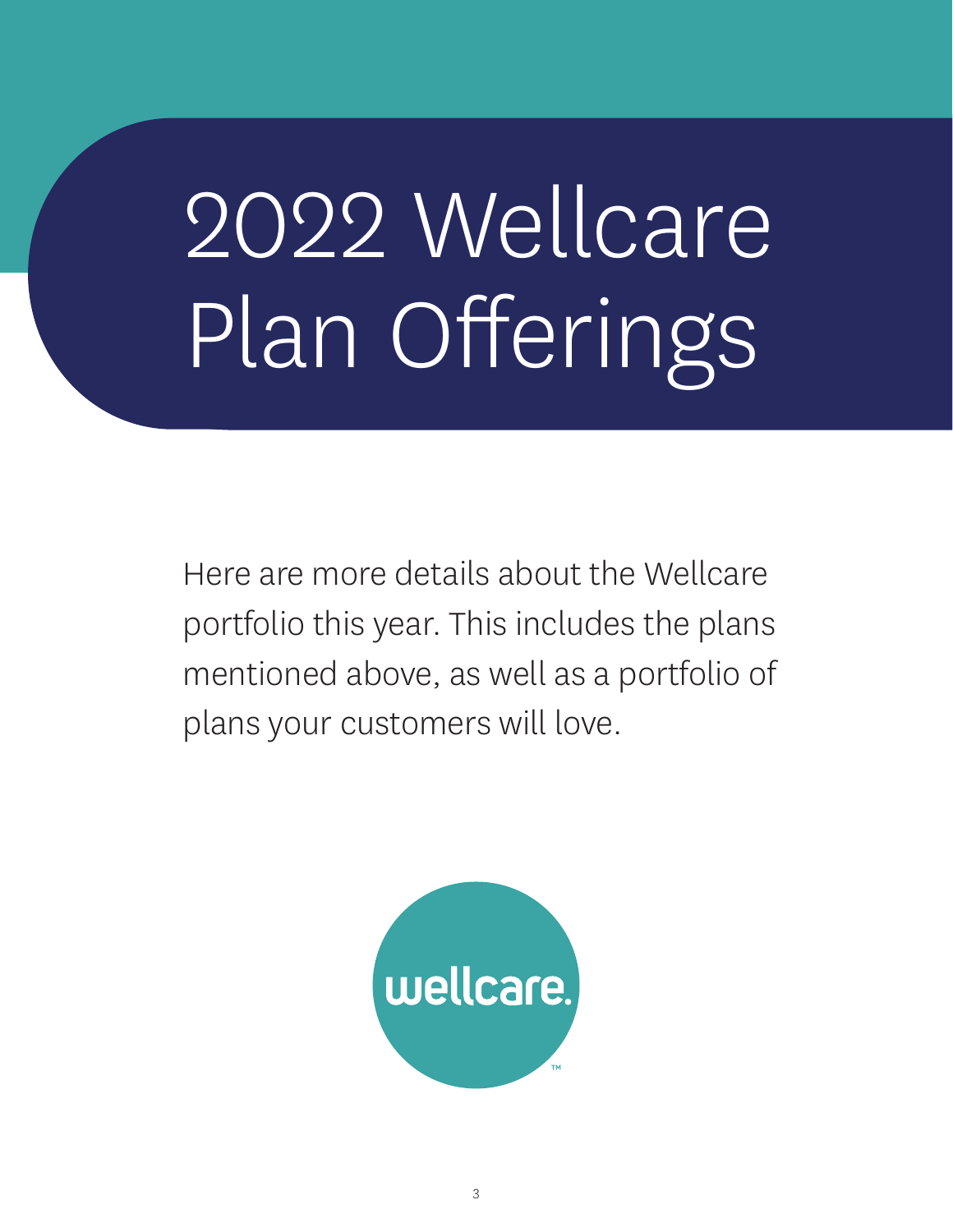| <b>Plan Benefits</b>                      | <b>Wellcare No Premium (HMO)</b><br>H2915003000<br><b>In-Network</b>                                                                                                                                                                                                                                                                   |
|-------------------------------------------|----------------------------------------------------------------------------------------------------------------------------------------------------------------------------------------------------------------------------------------------------------------------------------------------------------------------------------------|
| <b>Counties</b>                           | Allegheny, Armstrong, Beaver, Bedford, Blair, Butler,<br>Cambria, Cameron, Carbon, Clarion, Clearfield, Clinton,<br>Crawford, Elk, Erie, Fayette, Forest, Greene, Indiana,<br>Jefferson, Lawrence, Lehigh, Luzerne, McKean, Mercer,<br>Monroe, Northampton, Potter, Schuylkill, Somerset,<br>Venango, Warren, Washington, Westmoreland |
| <b>Premium Part B Giveback</b>            | \$0.00                                                                                                                                                                                                                                                                                                                                 |
| <b>Total Premium (Part C Part D)</b>      | \$0.00                                                                                                                                                                                                                                                                                                                                 |
| <b>In-Network Plan Deductible</b>         | <b>No</b>                                                                                                                                                                                                                                                                                                                              |
| <b>Maximum Out of Pocket (MOOP)</b>       | \$6,700                                                                                                                                                                                                                                                                                                                                |
| <b>Inpatient Hospital - Acute</b>         | \$350 per stay                                                                                                                                                                                                                                                                                                                         |
| <b>PCP Office Visits</b>                  | \$0                                                                                                                                                                                                                                                                                                                                    |
| <b>Specialist Office Visits</b>           | \$40                                                                                                                                                                                                                                                                                                                                   |
| <b>Over-the-Counter Items</b>             | \$50 every quarter                                                                                                                                                                                                                                                                                                                     |
| <b>Medically Necessary Transportation</b> | 12 one-way trips every year                                                                                                                                                                                                                                                                                                            |
| <b>Health Club Membership</b>             | \$0                                                                                                                                                                                                                                                                                                                                    |
| <b>Dental Benefits</b>                    | \$3,000 for comprehensive services including dentures                                                                                                                                                                                                                                                                                  |
| <b>Vision Benefits</b>                    | \$300 eyewear limit                                                                                                                                                                                                                                                                                                                    |
| <b>Hearing Benefits</b>                   | \$1,500 / year for 2 hearing aids                                                                                                                                                                                                                                                                                                      |
| Flex Card D/V/H Services (per year)       | N/A                                                                                                                                                                                                                                                                                                                                    |
| <b>In-Home Support Services</b>           | N/A                                                                                                                                                                                                                                                                                                                                    |
| <b>Rx Deductible</b>                      | \$0                                                                                                                                                                                                                                                                                                                                    |
| <b>Deductible Tiers</b>                   | N/A                                                                                                                                                                                                                                                                                                                                    |
| <b>Tier 1: Preferred Generic*</b>         | \$0                                                                                                                                                                                                                                                                                                                                    |
| Tier 2: Generic*                          | \$5                                                                                                                                                                                                                                                                                                                                    |
| Tier 6: Select Care Drugs*                | \$0                                                                                                                                                                                                                                                                                                                                    |
| <b>Laboratory Services</b>                | \$0                                                                                                                                                                                                                                                                                                                                    |
| <b>X-Ray Services</b>                     | \$0                                                                                                                                                                                                                                                                                                                                    |
| <b>SSBCI Package</b>                      | N/A                                                                                                                                                                                                                                                                                                                                    |
| <b>Optional Supplemental Packages</b>     | N/A                                                                                                                                                                                                                                                                                                                                    |

**\*Preferred Network Cost Sharing Displayed Where Available**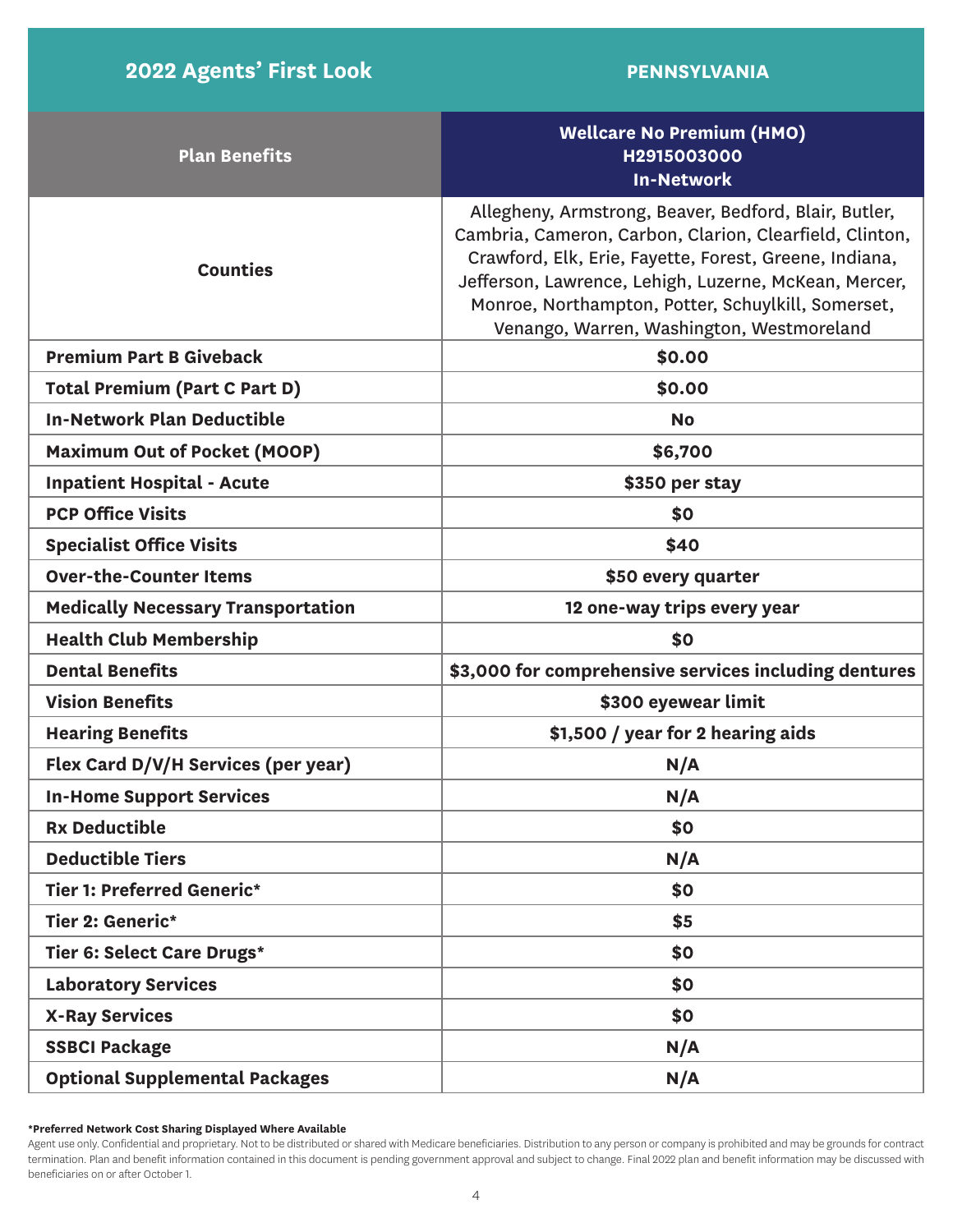| <b>Plan Benefits</b>                      | <b>Wellcare Giveback (HMO)</b><br>H2915012000<br><b>In-Network</b>                                                                                                                                                                                                                                                                                                                                                                                                                                                                                                                                    |
|-------------------------------------------|-------------------------------------------------------------------------------------------------------------------------------------------------------------------------------------------------------------------------------------------------------------------------------------------------------------------------------------------------------------------------------------------------------------------------------------------------------------------------------------------------------------------------------------------------------------------------------------------------------|
| <b>Counties</b>                           | Allegheny, Armstrong, Beaver, Bedford, Berks, Blair, Bradford,<br>Bucks, Butler, Cambria, Cameron, Carbon, Centre, Chester,<br>Clarion, Clearfield, Clinton, Crawford, Cumberland, Dauphin,<br>Delaware, Elk, Erie, Fayette, Forest, Fulton, Greene, Huntingdon,<br>Indiana, Jefferson, Juniata, Lackawanna, Lancaster, Lawrence,<br>Lebanon, Lehigh, Luzerne, Lycoming, McKean, Mercer, Mifflin,<br>Monroe, Montgomery, Northampton, Perry, Philadelphia, Potter,<br>Schuylkill, Snyder, Somerset, Sullivan, Susquehanna, Tioga, Union,<br>Venango, Warren, Washington, Wayne, Westmoreland, Wyoming |
| <b>Premium Part B Giveback</b>            | \$40.00                                                                                                                                                                                                                                                                                                                                                                                                                                                                                                                                                                                               |
| <b>Total Premium (Part C Part D)</b>      | \$0.00                                                                                                                                                                                                                                                                                                                                                                                                                                                                                                                                                                                                |
| <b>In-Network Plan Deductible</b>         | <b>No</b>                                                                                                                                                                                                                                                                                                                                                                                                                                                                                                                                                                                             |
| <b>Maximum Out of Pocket (MOOP)</b>       | \$7,550                                                                                                                                                                                                                                                                                                                                                                                                                                                                                                                                                                                               |
| <b>Inpatient Hospital - Acute</b>         | \$325 copay per day for days 1-6;<br>\$0 copay per day for days 7-90                                                                                                                                                                                                                                                                                                                                                                                                                                                                                                                                  |
| <b>PCP Office Visits</b>                  | \$10                                                                                                                                                                                                                                                                                                                                                                                                                                                                                                                                                                                                  |
| <b>Specialist Office Visits</b>           | \$40                                                                                                                                                                                                                                                                                                                                                                                                                                                                                                                                                                                                  |
| <b>Over-the-Counter Items</b>             | \$35 every quarter                                                                                                                                                                                                                                                                                                                                                                                                                                                                                                                                                                                    |
| <b>Medically Necessary Transportation</b> | N/A                                                                                                                                                                                                                                                                                                                                                                                                                                                                                                                                                                                                   |
| <b>Health Club Membership</b>             | \$0                                                                                                                                                                                                                                                                                                                                                                                                                                                                                                                                                                                                   |
| <b>Dental Benefits</b>                    | \$500 for preventive and diagnostic services                                                                                                                                                                                                                                                                                                                                                                                                                                                                                                                                                          |
| <b>Vision Benefits</b>                    | <b>Routine Exam Only</b>                                                                                                                                                                                                                                                                                                                                                                                                                                                                                                                                                                              |
| <b>Hearing Benefits</b>                   | \$700 / year for 2 hearing aids                                                                                                                                                                                                                                                                                                                                                                                                                                                                                                                                                                       |
| Flex Card D/V/H Services (per year)       | N/A                                                                                                                                                                                                                                                                                                                                                                                                                                                                                                                                                                                                   |
| <b>In-Home Support Services</b>           | N/A                                                                                                                                                                                                                                                                                                                                                                                                                                                                                                                                                                                                   |
| <b>Rx Deductible</b>                      | \$0                                                                                                                                                                                                                                                                                                                                                                                                                                                                                                                                                                                                   |
| <b>Deductible Tiers</b>                   | N/A                                                                                                                                                                                                                                                                                                                                                                                                                                                                                                                                                                                                   |
| <b>Tier 1: Preferred Generic*</b>         | \$0                                                                                                                                                                                                                                                                                                                                                                                                                                                                                                                                                                                                   |
| Tier 2: Generic*                          | \$5                                                                                                                                                                                                                                                                                                                                                                                                                                                                                                                                                                                                   |
| Tier 6: Select Care Drugs*                | \$0                                                                                                                                                                                                                                                                                                                                                                                                                                                                                                                                                                                                   |
| <b>Laboratory Services</b>                | \$0                                                                                                                                                                                                                                                                                                                                                                                                                                                                                                                                                                                                   |
| <b>X-Ray Services</b>                     | \$0                                                                                                                                                                                                                                                                                                                                                                                                                                                                                                                                                                                                   |
| <b>SSBCI Package</b>                      | N/A                                                                                                                                                                                                                                                                                                                                                                                                                                                                                                                                                                                                   |
| <b>Optional Supplemental Packages</b>     | N/A                                                                                                                                                                                                                                                                                                                                                                                                                                                                                                                                                                                                   |

**\*Preferred Network Cost Sharing Displayed Where Available**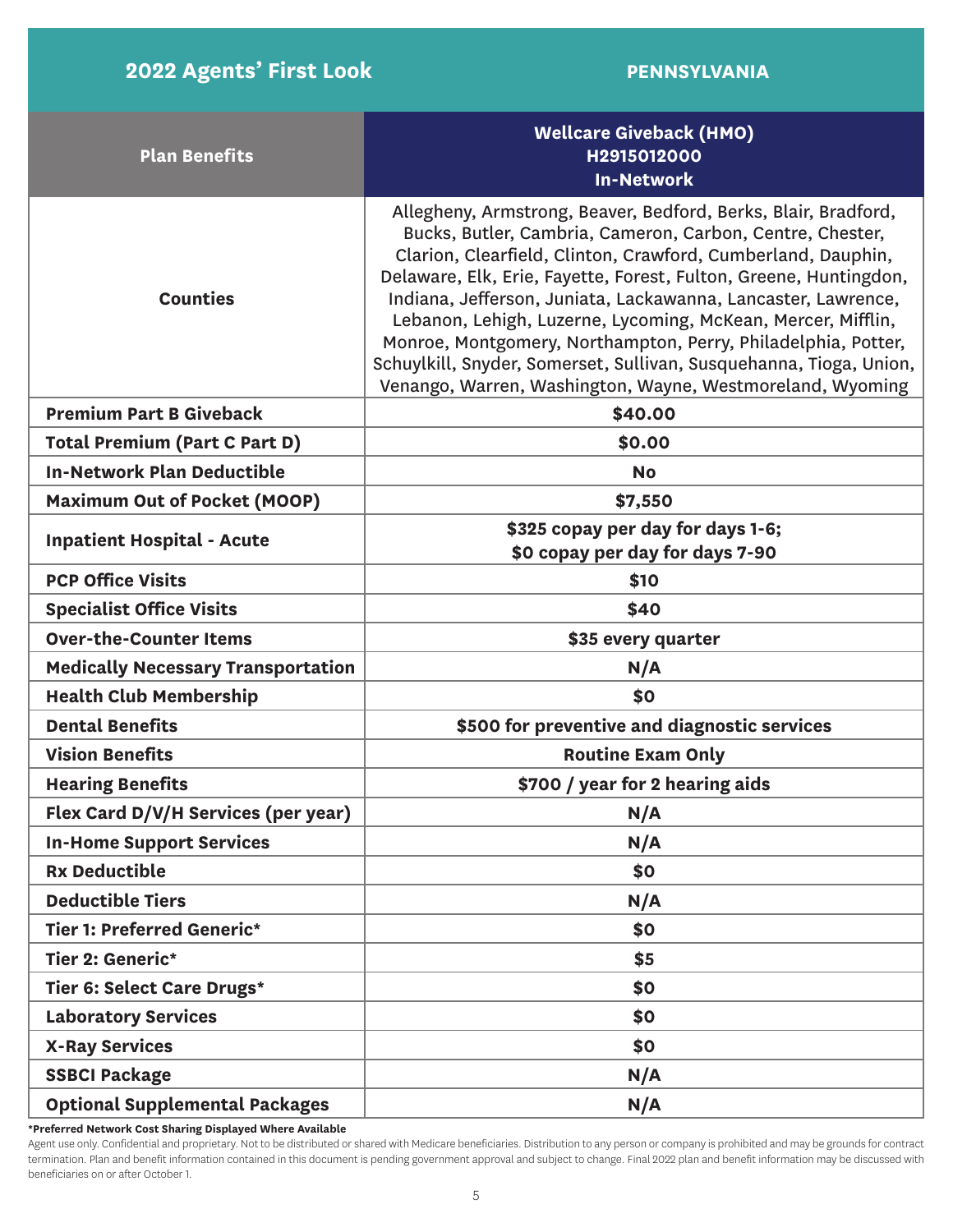| <b>Plan Benefits</b>                      | <b>Wellcare Assist (HMO)</b><br>H2915011000<br><b>In-Network</b>                                                                                                                                                                                                                                                                                                                                                                                                                                                                                                                                      |  |
|-------------------------------------------|-------------------------------------------------------------------------------------------------------------------------------------------------------------------------------------------------------------------------------------------------------------------------------------------------------------------------------------------------------------------------------------------------------------------------------------------------------------------------------------------------------------------------------------------------------------------------------------------------------|--|
| <b>Counties</b>                           | Allegheny, Armstrong, Beaver, Bedford, Berks, Blair, Bradford,<br>Bucks, Butler, Cambria, Cameron, Carbon, Centre, Chester,<br>Clarion, Clearfield, Clinton, Crawford, Cumberland, Dauphin,<br>Delaware, Elk, Erie, Fayette, Forest, Fulton, Greene, Huntingdon,<br>Indiana, Jefferson, Juniata, Lackawanna, Lancaster, Lawrence,<br>Lebanon, Lehigh, Luzerne, Lycoming, McKean, Mercer, Mifflin,<br>Monroe, Montgomery, Northampton, Perry, Philadelphia, Potter,<br>Schuylkill, Snyder, Somerset, Sullivan, Susquehanna, Tioga, Union,<br>Venango, Warren, Washington, Wayne, Westmoreland, Wyoming |  |
| <b>Premium Part B Giveback</b>            | \$0.00                                                                                                                                                                                                                                                                                                                                                                                                                                                                                                                                                                                                |  |
| <b>Total Premium (Part C Part D)</b>      | \$34.80                                                                                                                                                                                                                                                                                                                                                                                                                                                                                                                                                                                               |  |
| <b>In-Network Plan Deductible</b>         | <b>No</b>                                                                                                                                                                                                                                                                                                                                                                                                                                                                                                                                                                                             |  |
| <b>Maximum Out of Pocket (MOOP)</b>       | \$7,550                                                                                                                                                                                                                                                                                                                                                                                                                                                                                                                                                                                               |  |
| <b>Inpatient Hospital - Acute</b>         | \$300 copay per day for days 1-6;<br>\$0 copay per day for days 7-90                                                                                                                                                                                                                                                                                                                                                                                                                                                                                                                                  |  |
| <b>PCP Office Visits</b>                  | \$0                                                                                                                                                                                                                                                                                                                                                                                                                                                                                                                                                                                                   |  |
| <b>Specialist Office Visits</b>           | \$30                                                                                                                                                                                                                                                                                                                                                                                                                                                                                                                                                                                                  |  |
| <b>Over-the-Counter Items</b>             | \$90 every quarter                                                                                                                                                                                                                                                                                                                                                                                                                                                                                                                                                                                    |  |
| <b>Medically Necessary Transportation</b> | N/A                                                                                                                                                                                                                                                                                                                                                                                                                                                                                                                                                                                                   |  |
| <b>Health Club Membership</b>             | \$0                                                                                                                                                                                                                                                                                                                                                                                                                                                                                                                                                                                                   |  |
| <b>Dental Benefits</b>                    | \$3,000 for comprehensive services including dentures                                                                                                                                                                                                                                                                                                                                                                                                                                                                                                                                                 |  |
| <b>Vision Benefits</b>                    | \$200 eyewear limit                                                                                                                                                                                                                                                                                                                                                                                                                                                                                                                                                                                   |  |
| <b>Hearing Benefits</b>                   | \$700 / year for 2 hearing aids                                                                                                                                                                                                                                                                                                                                                                                                                                                                                                                                                                       |  |
| Flex Card D/V/H Services (per year)       | \$500                                                                                                                                                                                                                                                                                                                                                                                                                                                                                                                                                                                                 |  |
| <b>In-Home Support Services</b>           | N/A                                                                                                                                                                                                                                                                                                                                                                                                                                                                                                                                                                                                   |  |
| <b>Rx Deductible</b>                      | \$480                                                                                                                                                                                                                                                                                                                                                                                                                                                                                                                                                                                                 |  |
| <b>Deductible Tiers</b>                   | Tiers 2 to 5                                                                                                                                                                                                                                                                                                                                                                                                                                                                                                                                                                                          |  |
| <b>Tier 1: Preferred Generic*</b>         | \$0                                                                                                                                                                                                                                                                                                                                                                                                                                                                                                                                                                                                   |  |
| Tier 2: Generic*                          | \$20                                                                                                                                                                                                                                                                                                                                                                                                                                                                                                                                                                                                  |  |
| Tier 6: Select Care Drugs*                | \$0                                                                                                                                                                                                                                                                                                                                                                                                                                                                                                                                                                                                   |  |
| <b>Laboratory Services</b>                | \$0                                                                                                                                                                                                                                                                                                                                                                                                                                                                                                                                                                                                   |  |
| <b>X-Ray Services</b>                     | \$0                                                                                                                                                                                                                                                                                                                                                                                                                                                                                                                                                                                                   |  |
| <b>SSBCI Package</b>                      | N/A                                                                                                                                                                                                                                                                                                                                                                                                                                                                                                                                                                                                   |  |
| <b>Optional Supplemental Packages</b>     | N/A                                                                                                                                                                                                                                                                                                                                                                                                                                                                                                                                                                                                   |  |

**\*Preferred Network Cost Sharing Displayed Where Available**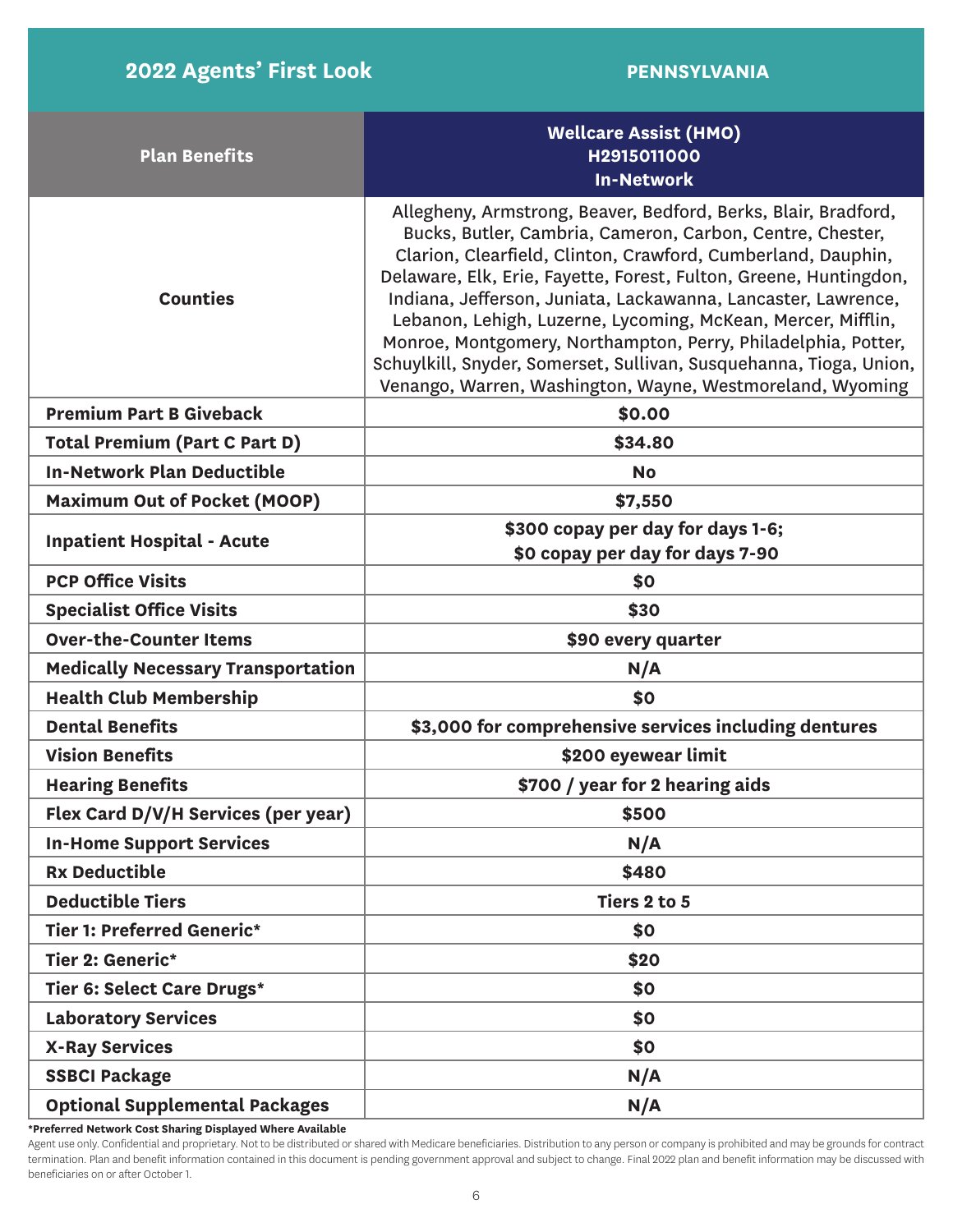| <b>Plan Benefits</b>                      | <b>Wellcare Patriot Giveback (HMO)</b><br>H2915013000<br><b>In-Network</b>                                                                                                                                                                                                                                                                                                                                                                                                                     |  |
|-------------------------------------------|------------------------------------------------------------------------------------------------------------------------------------------------------------------------------------------------------------------------------------------------------------------------------------------------------------------------------------------------------------------------------------------------------------------------------------------------------------------------------------------------|--|
| <b>Counties</b>                           | Allegheny, Armstrong, Beaver, Bedford, Berks, Blair, Bradford,<br>Bucks, Butler, Cambria, Cameron, Centre, Chester, Clarion,<br>Clearfield, Crawford, Cumberland, Dauphin, Delaware, Elk,<br>Erie, Fayette, Huntingdon, Indiana, Jefferson, Lackawanna,<br>Lancaster, Lawrence, Lebanon, Lycoming, McKean, Mercer,<br>Mifflin, Montgomery, Perry, Philadelphia, Potter, Snyder,<br>Somerset, Sullivan, Susquehanna, Tioga, Union, Venango, Warren,<br>Washington, Wayne, Westmoreland, Wyoming |  |
| <b>Premium Part B Giveback</b>            | \$60.00                                                                                                                                                                                                                                                                                                                                                                                                                                                                                        |  |
| <b>Total Premium (Part C Part D)</b>      | \$0.00                                                                                                                                                                                                                                                                                                                                                                                                                                                                                         |  |
| <b>In-Network Plan Deductible</b>         | <b>No</b>                                                                                                                                                                                                                                                                                                                                                                                                                                                                                      |  |
| <b>Maximum Out of Pocket (MOOP)</b>       | \$4,900                                                                                                                                                                                                                                                                                                                                                                                                                                                                                        |  |
| <b>Inpatient Hospital - Acute</b>         | \$400 copay per day for days 1-5;<br>\$0 copay per day for days 6-90                                                                                                                                                                                                                                                                                                                                                                                                                           |  |
| <b>PCP Office Visits</b>                  | \$0                                                                                                                                                                                                                                                                                                                                                                                                                                                                                            |  |
| <b>Specialist Office Visits</b>           | \$30                                                                                                                                                                                                                                                                                                                                                                                                                                                                                           |  |
| <b>Over-the-Counter Items</b>             | \$65 every quarter                                                                                                                                                                                                                                                                                                                                                                                                                                                                             |  |
| <b>Medically Necessary Transportation</b> | N/A                                                                                                                                                                                                                                                                                                                                                                                                                                                                                            |  |
| <b>Health Club Membership</b>             | \$0                                                                                                                                                                                                                                                                                                                                                                                                                                                                                            |  |
| <b>Dental Benefits</b>                    | \$1,000 for comprehensive services                                                                                                                                                                                                                                                                                                                                                                                                                                                             |  |
| <b>Vision Benefits</b>                    | \$200 eyewear limit                                                                                                                                                                                                                                                                                                                                                                                                                                                                            |  |
| <b>Hearing Benefits</b>                   | \$1,000 / year for 2 hearing aids                                                                                                                                                                                                                                                                                                                                                                                                                                                              |  |
| Flex Card D/V/H Services (per year)       | N/A                                                                                                                                                                                                                                                                                                                                                                                                                                                                                            |  |
| <b>In-Home Support Services</b>           | N/A                                                                                                                                                                                                                                                                                                                                                                                                                                                                                            |  |
| <b>Rx Deductible</b>                      | N/A                                                                                                                                                                                                                                                                                                                                                                                                                                                                                            |  |
| <b>Deductible Tiers</b>                   | N/A                                                                                                                                                                                                                                                                                                                                                                                                                                                                                            |  |
| Tier 1: Preferred Generic*                | N/A                                                                                                                                                                                                                                                                                                                                                                                                                                                                                            |  |
| Tier 2: Generic*                          | N/A                                                                                                                                                                                                                                                                                                                                                                                                                                                                                            |  |
| Tier 6: Select Care Drugs*                | N/A                                                                                                                                                                                                                                                                                                                                                                                                                                                                                            |  |
| <b>Laboratory Services</b>                | \$0                                                                                                                                                                                                                                                                                                                                                                                                                                                                                            |  |
| <b>X-Ray Services</b>                     | \$0                                                                                                                                                                                                                                                                                                                                                                                                                                                                                            |  |
| <b>SSBCI Package</b>                      | N/A                                                                                                                                                                                                                                                                                                                                                                                                                                                                                            |  |
| <b>Optional Supplemental Packages</b>     | N/A                                                                                                                                                                                                                                                                                                                                                                                                                                                                                            |  |

**\*Preferred Network Cost Sharing Displayed Where Available**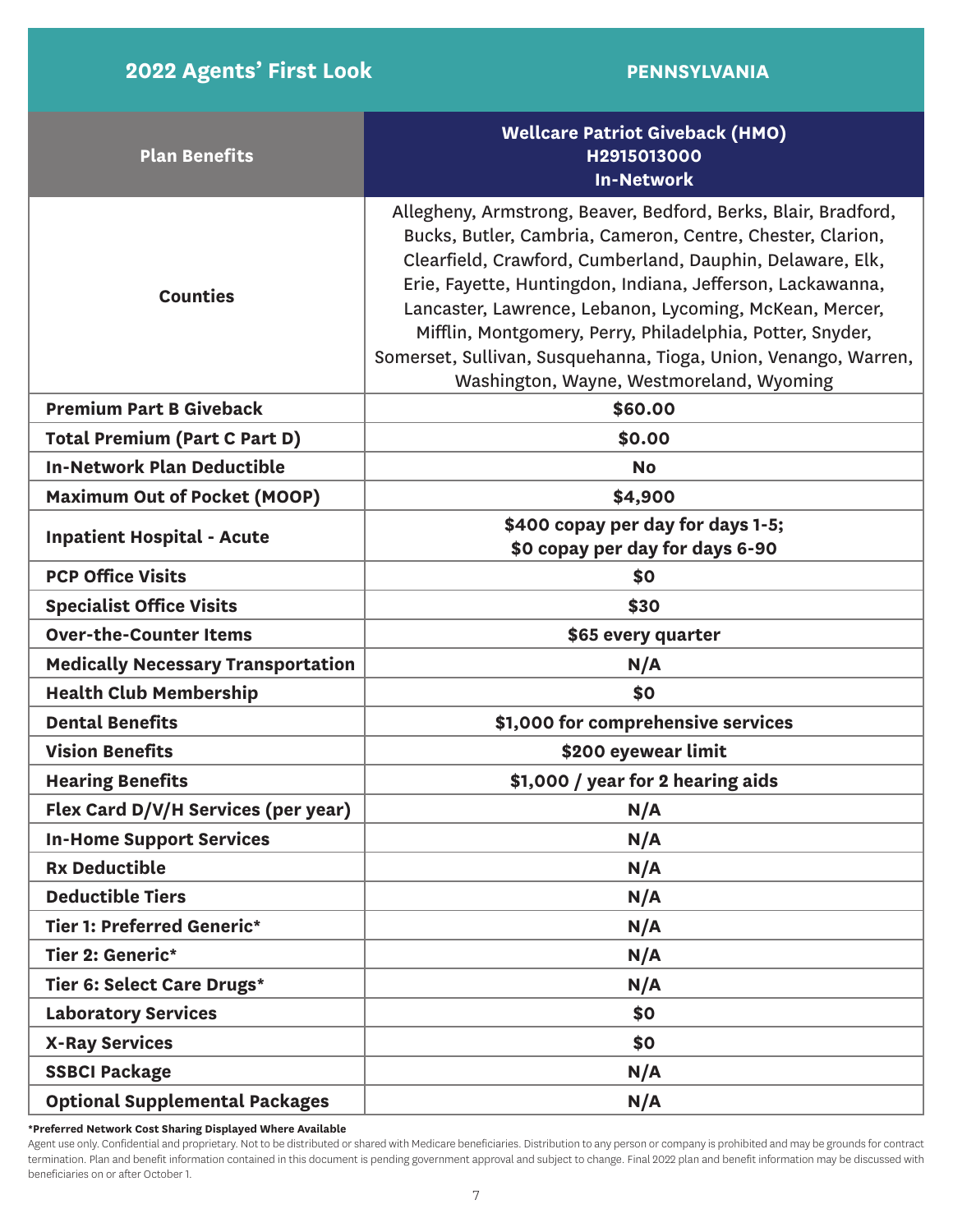| <b>Plan Benefits</b>                      | <b>Wellcare No Premium (HMO)</b><br>H2915016000<br><b>In-Network</b>                                                                                                                                                                                             |
|-------------------------------------------|------------------------------------------------------------------------------------------------------------------------------------------------------------------------------------------------------------------------------------------------------------------|
| <b>Counties</b>                           | Berks, Bradford, Bucks, Centre, Chester, Cumberland,<br>Dauphin, Delaware, Fulton, Huntingdon, Juniata,<br>Lackawanna, Lancaster, Lebanon, Lycoming, Mifflin,<br>Montgomery, Perry, Philadelphia, Snyder, Sullivan,<br>Susquehanna, Tioga, Union, Wayne, Wyoming |
| <b>Premium Part B Giveback</b>            | \$0.00                                                                                                                                                                                                                                                           |
| <b>Total Premium (Part C Part D)</b>      | \$0.00                                                                                                                                                                                                                                                           |
| <b>In-Network Plan Deductible</b>         | <b>No</b>                                                                                                                                                                                                                                                        |
| <b>Maximum Out of Pocket (MOOP)</b>       | \$6,700                                                                                                                                                                                                                                                          |
| <b>Inpatient Hospital - Acute</b>         | \$300 copay per day for days 1-7;<br>\$0 copay per day for days 8-90                                                                                                                                                                                             |
| <b>PCP Office Visits</b>                  | \$0                                                                                                                                                                                                                                                              |
| <b>Specialist Office Visits</b>           | \$40                                                                                                                                                                                                                                                             |
| <b>Over-the-Counter Items</b>             | \$55 every quarter                                                                                                                                                                                                                                               |
| <b>Medically Necessary Transportation</b> | 12 one-way trips every year                                                                                                                                                                                                                                      |
| <b>Health Club Membership</b>             | \$0                                                                                                                                                                                                                                                              |
| <b>Dental Benefits</b>                    | \$2,000 for comprehensive services including dentures                                                                                                                                                                                                            |
| <b>Vision Benefits</b>                    | \$100 eyewear limit                                                                                                                                                                                                                                              |
| <b>Hearing Benefits</b>                   | \$1,000 / year for 2 hearing aids                                                                                                                                                                                                                                |
| Flex Card D/V/H Services (per year)       | N/A                                                                                                                                                                                                                                                              |
| <b>In-Home Support Services</b>           | N/A                                                                                                                                                                                                                                                              |
| <b>Rx Deductible</b>                      | \$0                                                                                                                                                                                                                                                              |
| <b>Deductible Tiers</b>                   | N/A                                                                                                                                                                                                                                                              |
| <b>Tier 1: Preferred Generic*</b>         | \$0                                                                                                                                                                                                                                                              |
| Tier 2: Generic*                          | \$5                                                                                                                                                                                                                                                              |
| Tier 6: Select Care Drugs*                | \$0                                                                                                                                                                                                                                                              |
| <b>Laboratory Services</b>                | \$0                                                                                                                                                                                                                                                              |
| <b>X-Ray Services</b>                     | \$0                                                                                                                                                                                                                                                              |
| <b>SSBCI Package</b>                      | N/A                                                                                                                                                                                                                                                              |
| <b>Optional Supplemental Packages</b>     | N/A                                                                                                                                                                                                                                                              |

**\*Preferred Network Cost Sharing Displayed Where Available**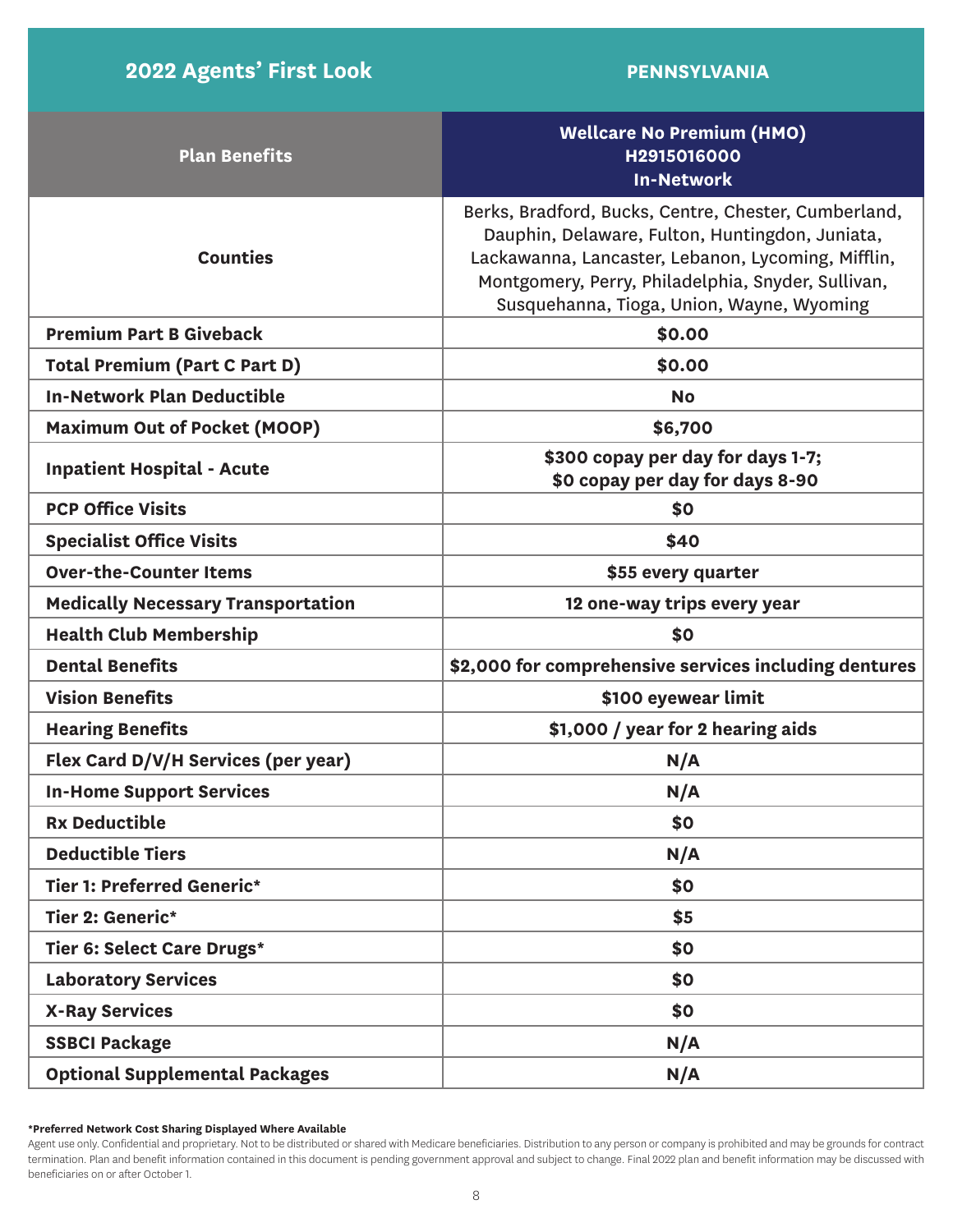| <b>Plan Benefits</b>                      | <b>Wellcare Dual Access (HMO D-SNP)</b><br>H2915002000<br><b>In-Network</b>                                                                                                                                                                                                                                             |
|-------------------------------------------|-------------------------------------------------------------------------------------------------------------------------------------------------------------------------------------------------------------------------------------------------------------------------------------------------------------------------|
| <b>Counties</b>                           | Allegheny, Armstrong, Beaver, Bedford, Blair, Bucks, Butler,<br>Cambria, Cameron, Chester, Clarion, Clearfield, Crawford,<br>Delaware, Elk, Erie, Fayette, Forest, Greene, Indiana,<br>Jefferson, Lawrence, McKean, Mercer, Montgomery,<br>Philadelphia, Potter, Somerset, Venango, Warren,<br>Washington, Westmoreland |
| <b>Premium Part B Giveback</b>            | \$0.00                                                                                                                                                                                                                                                                                                                  |
| <b>Total Premium (Part C Part D)</b>      | \$0.00                                                                                                                                                                                                                                                                                                                  |
| <b>In-Network Plan Deductible</b>         | \$0                                                                                                                                                                                                                                                                                                                     |
| <b>Maximum Out of Pocket (MOOP)</b>       | \$3,450                                                                                                                                                                                                                                                                                                                 |
| <b>Inpatient Hospital - Acute</b>         | \$0 per stay                                                                                                                                                                                                                                                                                                            |
| <b>PCP Office Visits</b>                  | \$0                                                                                                                                                                                                                                                                                                                     |
| <b>Specialist Office Visits</b>           | \$0                                                                                                                                                                                                                                                                                                                     |
| <b>Over-the-Counter Items</b>             | \$360 every quarter                                                                                                                                                                                                                                                                                                     |
| <b>Medically Necessary Transportation</b> | Unlimited one-way trips every year                                                                                                                                                                                                                                                                                      |
| <b>Health Club Membership</b>             | \$0                                                                                                                                                                                                                                                                                                                     |
| <b>Dental Benefits</b>                    | \$4,000 for comprehensive services including dentures                                                                                                                                                                                                                                                                   |
| <b>Vision Benefits</b>                    | \$500 eyewear limit                                                                                                                                                                                                                                                                                                     |
| <b>Hearing Benefits</b>                   | \$4,000 / year for 2 hearing aids                                                                                                                                                                                                                                                                                       |
| Flex Card D/V/H Services (per year)       | \$1,000                                                                                                                                                                                                                                                                                                                 |
| <b>In-Home Support Services</b>           | N/A                                                                                                                                                                                                                                                                                                                     |
| <b>Rx Deductible</b>                      | \$0                                                                                                                                                                                                                                                                                                                     |
| <b>Deductible Tiers</b>                   | N/A                                                                                                                                                                                                                                                                                                                     |
| <b>Tier 1: Preferred Generic*</b>         | \$0                                                                                                                                                                                                                                                                                                                     |
| Tier 2: Generic*                          | Generics: \$0 / \$1.35 / \$3.95 / 15%<br>Brands: \$0 / \$4.00 / \$9.85 / 15%                                                                                                                                                                                                                                            |
| Tier 6: Select Care Drugs*                | \$0                                                                                                                                                                                                                                                                                                                     |
| <b>Laboratory Services</b>                | \$0                                                                                                                                                                                                                                                                                                                     |
| <b>X-Ray Services</b>                     | \$0                                                                                                                                                                                                                                                                                                                     |
| <b>SSBCI Package</b>                      | <b>Non-Medical Transportation</b>                                                                                                                                                                                                                                                                                       |
| <b>Optional Supplemental Packages</b>     | N/A                                                                                                                                                                                                                                                                                                                     |

**\*Preferred Network Cost Sharing Displayed Where Available**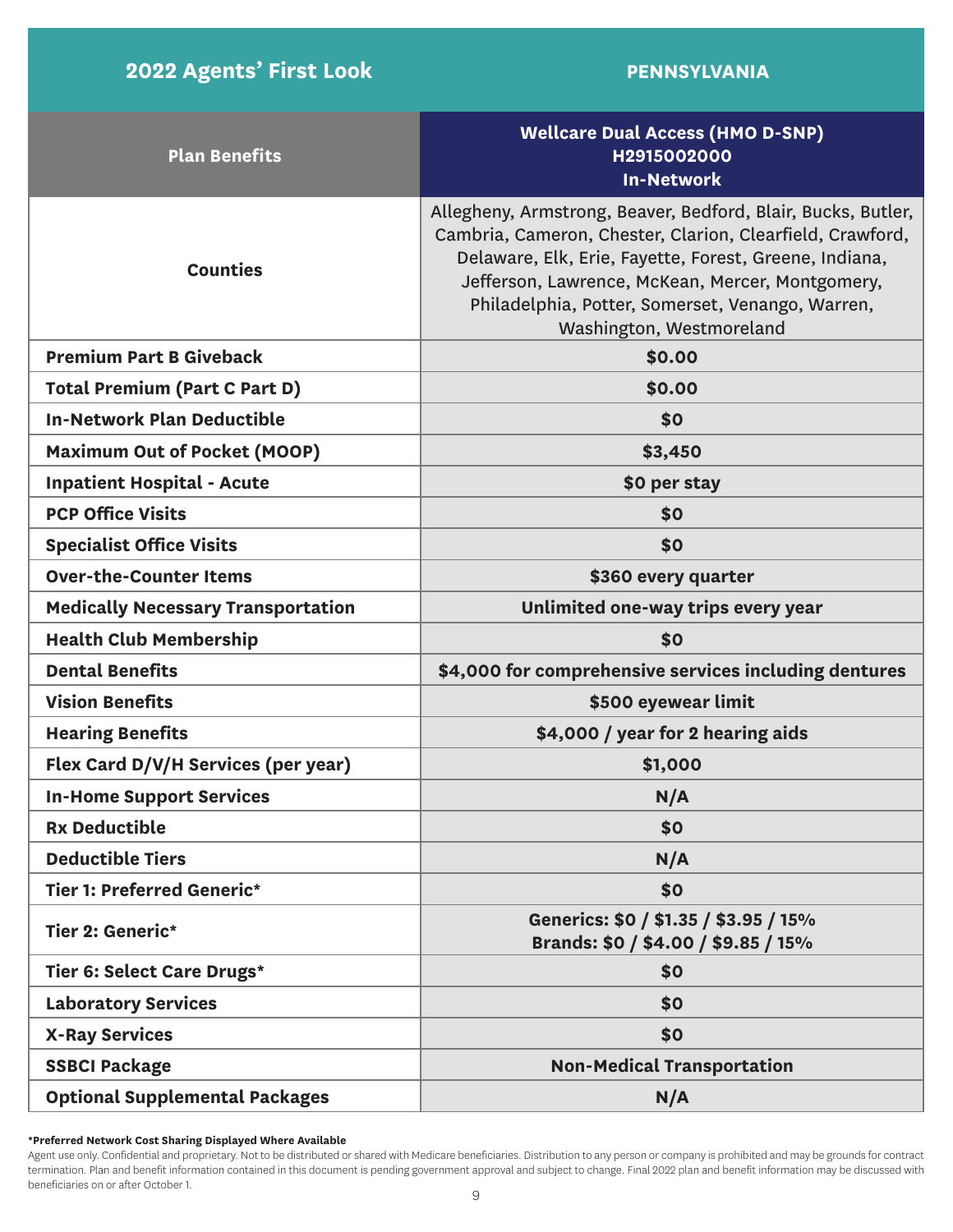| <b>Plan Benefits</b>                      | <b>Wellcare Dual Access (HMO D-SNP)</b><br>H2915007000<br><b>In-Network</b>                                                                                                                                                                                                                                     |
|-------------------------------------------|-----------------------------------------------------------------------------------------------------------------------------------------------------------------------------------------------------------------------------------------------------------------------------------------------------------------|
| <b>Counties</b>                           | Adams, Berks, Bradford, Carbon, Centre, Clinton,<br>Cumberland, Dauphin, Franklin, Fulton, Huntingdon,<br>Juniata, Lackawanna, Lancaster, Lebanon, Lehigh, Luzerne,<br>Lycoming, Mifflin, Monroe, Northampton, Perry, Pike,<br>Schuylkill, Snyder, Sullivan, Susquehanna, Tioga, Union,<br>Wayne, Wyoming, York |
| <b>Premium Part B Giveback</b>            | \$0.00                                                                                                                                                                                                                                                                                                          |
| <b>Total Premium (Part C Part D)</b>      | \$0.00                                                                                                                                                                                                                                                                                                          |
| <b>In-Network Plan Deductible</b>         | \$0                                                                                                                                                                                                                                                                                                             |
| <b>Maximum Out of Pocket (MOOP)</b>       | \$3,450                                                                                                                                                                                                                                                                                                         |
| <b>Inpatient Hospital - Acute</b>         | \$0 per stay                                                                                                                                                                                                                                                                                                    |
| <b>PCP Office Visits</b>                  | \$0                                                                                                                                                                                                                                                                                                             |
| <b>Specialist Office Visits</b>           | \$0                                                                                                                                                                                                                                                                                                             |
| <b>Over-the-Counter Items</b>             | \$425 every quarter                                                                                                                                                                                                                                                                                             |
| <b>Medically Necessary Transportation</b> | 36 one-way trips every year                                                                                                                                                                                                                                                                                     |
| <b>Health Club Membership</b>             | \$0                                                                                                                                                                                                                                                                                                             |
| <b>Dental Benefits</b>                    | \$4,000 for comprehensive services including dentures                                                                                                                                                                                                                                                           |
| <b>Vision Benefits</b>                    | \$300 eyewear limit                                                                                                                                                                                                                                                                                             |
| <b>Hearing Benefits</b>                   | \$3,000 / year for 2 hearing aids                                                                                                                                                                                                                                                                               |
| Flex Card D/V/H Services (per year)       | \$500                                                                                                                                                                                                                                                                                                           |
| <b>In-Home Support Services</b>           | N/A                                                                                                                                                                                                                                                                                                             |
| <b>Rx Deductible</b>                      | \$0                                                                                                                                                                                                                                                                                                             |
| <b>Deductible Tiers</b>                   | N/A                                                                                                                                                                                                                                                                                                             |
| <b>Tier 1: Preferred Generic*</b>         | \$0                                                                                                                                                                                                                                                                                                             |
| Tier 2: Generic*                          | Generics: \$0 / \$1.35 / \$3.95 / 15%<br>Brands: \$0 / \$4.00 / \$9.85 / 15%                                                                                                                                                                                                                                    |
| Tier 6: Select Care Drugs*                | \$0                                                                                                                                                                                                                                                                                                             |
| <b>Laboratory Services</b>                | \$0                                                                                                                                                                                                                                                                                                             |
| <b>X-Ray Services</b>                     | \$0                                                                                                                                                                                                                                                                                                             |
| <b>SSBCI Package</b>                      | Non-Medical Transportation, Utilities Flex Card                                                                                                                                                                                                                                                                 |
| <b>Optional Supplemental Packages</b>     | N/A                                                                                                                                                                                                                                                                                                             |

**\*Preferred Network Cost Sharing Displayed Where Available**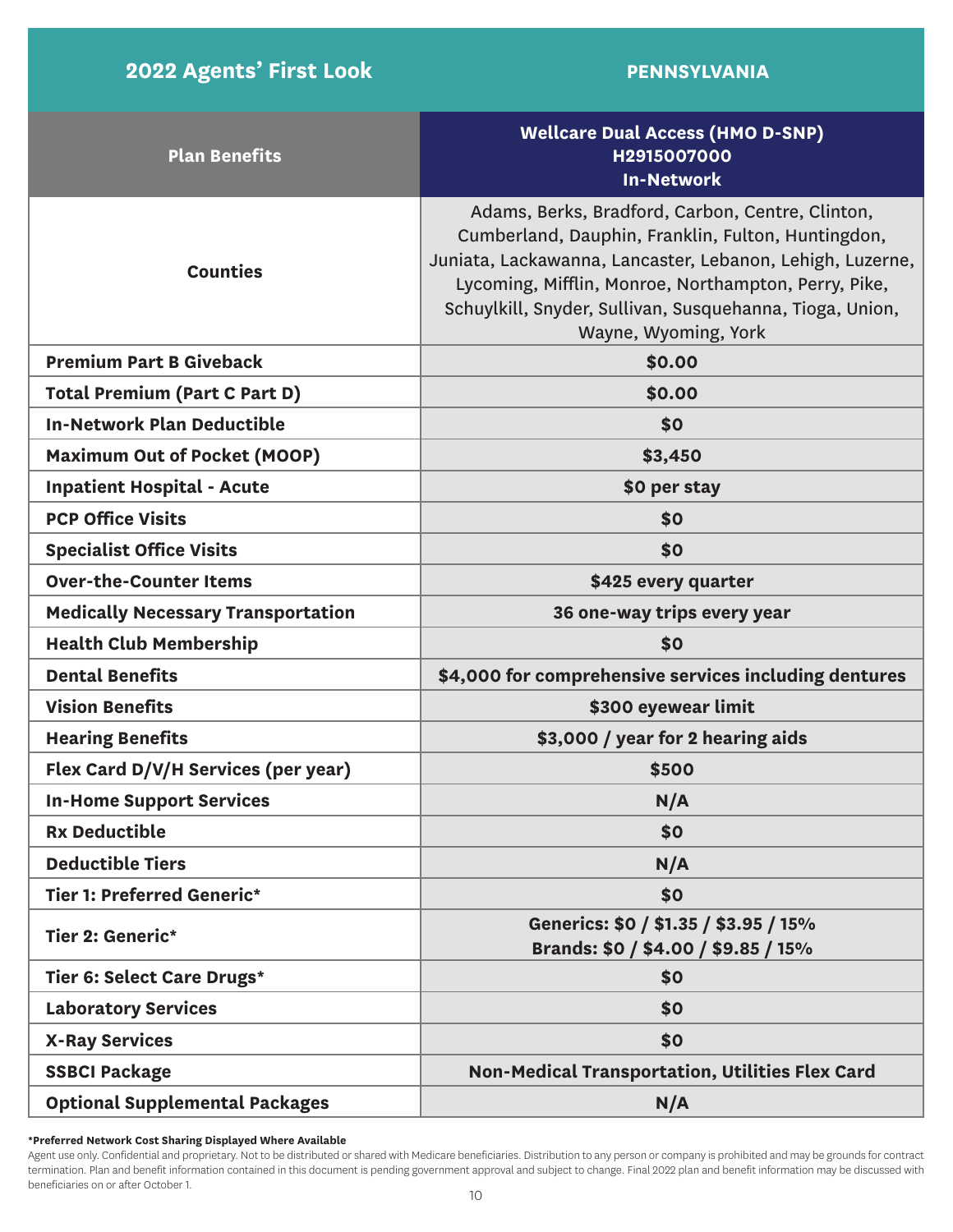| <b>Plan Benefits</b>                                | <b>Wellcare No Premium Open (PPO)</b><br>H2128002000                                                                                                                                                                                                                                                                                                                                                                                                                                                                                                                               |                                                                       |  |
|-----------------------------------------------------|------------------------------------------------------------------------------------------------------------------------------------------------------------------------------------------------------------------------------------------------------------------------------------------------------------------------------------------------------------------------------------------------------------------------------------------------------------------------------------------------------------------------------------------------------------------------------------|-----------------------------------------------------------------------|--|
| <b>Counties</b>                                     | Armstrong, Beaver, Bedford, Berks, Blair, Bradford, Bucks, Butler,<br>Cambria, Cameron, Carbon, Centre, Chester, Clarion, Clearfield,<br>Clinton, Crawford, Cumberland, Dauphin, Delaware, Elk, Erie, Fayette,<br>Forest, Fulton, Greene, Huntingdon, Indiana, Jefferson, Juniata,<br>Lackawanna, Lancaster, Lawrence, Lebanon, Lehigh, Luzerne,<br>Lycoming, McKean, Mifflin, Monroe, Montgomery, Northampton,<br>Perry, Philadelphia, Potter, Schuylkill, Snyder, Somerset, Sullivan,<br>Susquehanna, Tioga, Union, Venango, Warren, Washington, Wayne,<br>Westmoreland, Wyoming |                                                                       |  |
| <b>Network / Tiers</b>                              | <b>In-Network</b>                                                                                                                                                                                                                                                                                                                                                                                                                                                                                                                                                                  | <b>Out-of-Network</b>                                                 |  |
| <b>Premium Part B Giveback</b>                      | \$0.00                                                                                                                                                                                                                                                                                                                                                                                                                                                                                                                                                                             | \$0.00                                                                |  |
| <b>Total Premium (Part C Part D)</b>                | \$0.00                                                                                                                                                                                                                                                                                                                                                                                                                                                                                                                                                                             | \$0.00                                                                |  |
| <b>In-Network Plan Deductible</b>                   | <b>No</b>                                                                                                                                                                                                                                                                                                                                                                                                                                                                                                                                                                          | <b>No</b>                                                             |  |
| <b>Maximum Out of Pocket (MOOP)</b>                 | \$6,700                                                                                                                                                                                                                                                                                                                                                                                                                                                                                                                                                                            | \$10,000 (Combined)                                                   |  |
| <b>Inpatient Hospital - Acute</b>                   | \$350 copay per day for days 1-5;<br>\$0 copay per day for days 6-90                                                                                                                                                                                                                                                                                                                                                                                                                                                                                                               | \$500 copay per day for days 1-7;<br>\$0 copay per day for days 8-120 |  |
| <b>PCP Office Visits</b>                            | \$0                                                                                                                                                                                                                                                                                                                                                                                                                                                                                                                                                                                | \$0                                                                   |  |
| <b>Specialist Office Visits</b>                     | \$40                                                                                                                                                                                                                                                                                                                                                                                                                                                                                                                                                                               | \$40                                                                  |  |
| <b>Over-the-Counter Items</b>                       | \$50 every quarter                                                                                                                                                                                                                                                                                                                                                                                                                                                                                                                                                                 | \$50 every quarter                                                    |  |
| <b>Medically Necessary</b><br><b>Transportation</b> | N/A                                                                                                                                                                                                                                                                                                                                                                                                                                                                                                                                                                                | N/A                                                                   |  |
| <b>Health Club Membership</b>                       | \$0                                                                                                                                                                                                                                                                                                                                                                                                                                                                                                                                                                                | \$0                                                                   |  |
| <b>Dental Benefits</b>                              | \$1,500 for comprehensive<br>services including dentures                                                                                                                                                                                                                                                                                                                                                                                                                                                                                                                           | \$1,500 for comprehensive<br>services including dentures              |  |
| <b>Vision Benefits</b>                              | \$200 eyewear limit                                                                                                                                                                                                                                                                                                                                                                                                                                                                                                                                                                | \$200 eyewear limit                                                   |  |
| <b>Hearing Benefits</b>                             | \$1,000 / year for 2 hearing aids                                                                                                                                                                                                                                                                                                                                                                                                                                                                                                                                                  | \$1,000 / year for 2 hearing aids                                     |  |
| <b>Flex Card D/V/H Services</b><br>(per year)       | N/A                                                                                                                                                                                                                                                                                                                                                                                                                                                                                                                                                                                | N/A                                                                   |  |
| <b>In-Home Support Services</b>                     | N/A                                                                                                                                                                                                                                                                                                                                                                                                                                                                                                                                                                                | N/A                                                                   |  |
| <b>Rx Deductible</b>                                | \$160                                                                                                                                                                                                                                                                                                                                                                                                                                                                                                                                                                              | \$160                                                                 |  |
| <b>Deductible Tiers</b>                             | Tiers 3 to 5                                                                                                                                                                                                                                                                                                                                                                                                                                                                                                                                                                       | Tiers 3 to 5                                                          |  |
| Tier 1: Preferred Generic*                          | \$0                                                                                                                                                                                                                                                                                                                                                                                                                                                                                                                                                                                | \$0                                                                   |  |
| Tier 2: Generic*                                    | \$7                                                                                                                                                                                                                                                                                                                                                                                                                                                                                                                                                                                | \$7                                                                   |  |
| Tier 6: Select Care Drugs*                          | \$0                                                                                                                                                                                                                                                                                                                                                                                                                                                                                                                                                                                | \$0                                                                   |  |
| <b>Laboratory Services</b>                          | \$0                                                                                                                                                                                                                                                                                                                                                                                                                                                                                                                                                                                | <b>35%</b>                                                            |  |
| <b>X-Ray Services</b>                               | \$0                                                                                                                                                                                                                                                                                                                                                                                                                                                                                                                                                                                | 35%                                                                   |  |
| <b>SSBCI Package</b>                                | N/A                                                                                                                                                                                                                                                                                                                                                                                                                                                                                                                                                                                | N/A                                                                   |  |
| <b>Optional Supplemental</b><br><b>Packages</b>     | N/A                                                                                                                                                                                                                                                                                                                                                                                                                                                                                                                                                                                | N/A                                                                   |  |

**\*Preferred Network Cost Sharing Displayed Where Available**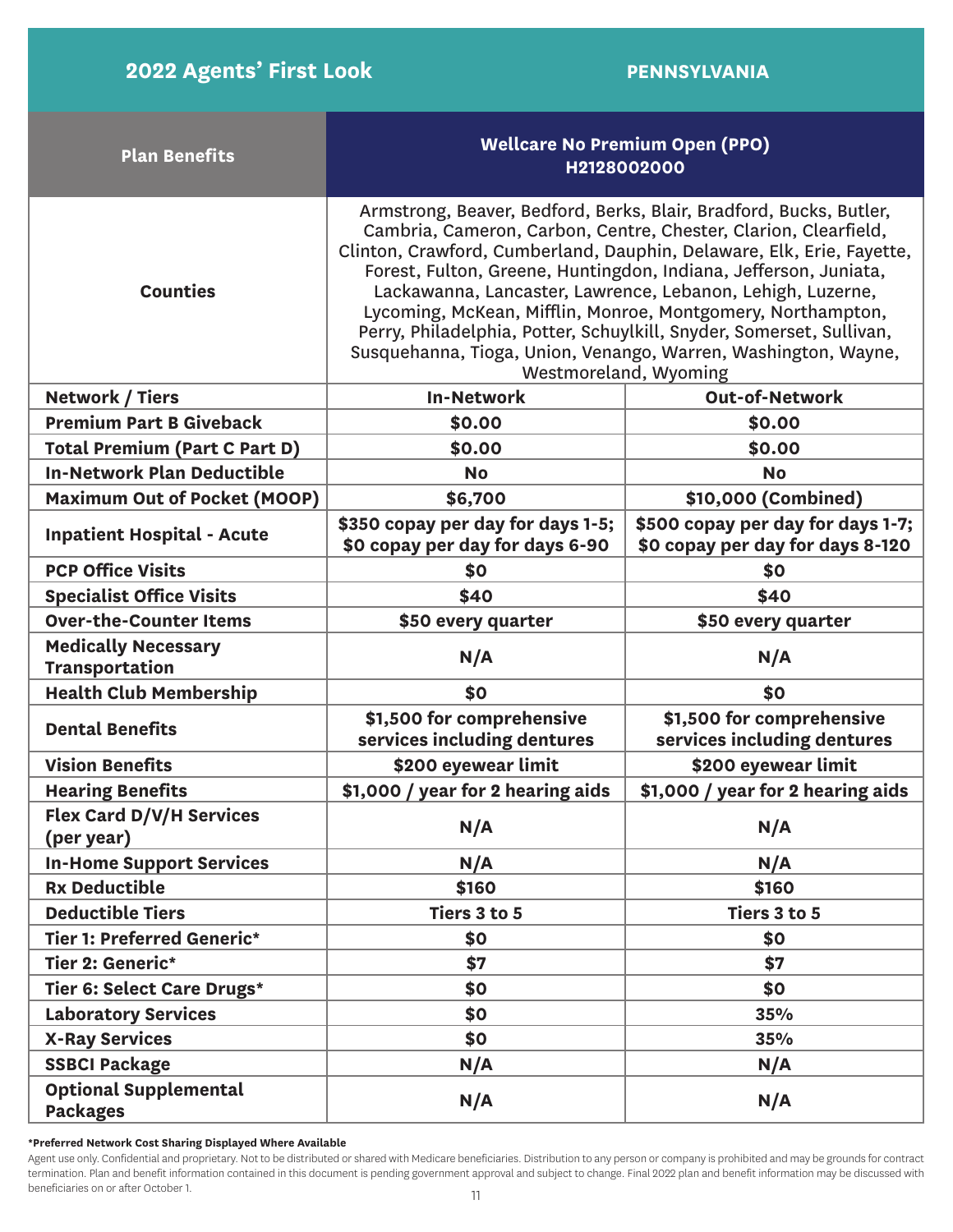| <b>Plan Benefits</b>                                | <b>Wellcare Giveback Open (PPO)</b><br>H2128004000                                                                                                                                                                                                                                                                                                                                                                                                                                                                                                                                 |                                                 |  |
|-----------------------------------------------------|------------------------------------------------------------------------------------------------------------------------------------------------------------------------------------------------------------------------------------------------------------------------------------------------------------------------------------------------------------------------------------------------------------------------------------------------------------------------------------------------------------------------------------------------------------------------------------|-------------------------------------------------|--|
| <b>Counties</b>                                     | Armstrong, Beaver, Bedford, Berks, Blair, Bradford, Bucks, Butler,<br>Cambria, Cameron, Carbon, Centre, Chester, Clarion, Clearfield,<br>Clinton, Crawford, Cumberland, Dauphin, Delaware, Elk, Erie, Fayette,<br>Forest, Fulton, Greene, Huntingdon, Indiana, Jefferson, Juniata,<br>Lackawanna, Lancaster, Lawrence, Lebanon, Lehigh, Luzerne,<br>Lycoming, McKean, Mifflin, Monroe, Montgomery, Northampton,<br>Perry, Philadelphia, Potter, Schuylkill, Snyder, Somerset, Sullivan,<br>Susquehanna, Tioga, Union, Venango, Warren, Washington, Wayne,<br>Westmoreland, Wyoming |                                                 |  |
| <b>Network / Tiers</b>                              | <b>In-Network</b>                                                                                                                                                                                                                                                                                                                                                                                                                                                                                                                                                                  | <b>Out-of-Network</b>                           |  |
| <b>Premium Part B Giveback</b>                      | \$55.00                                                                                                                                                                                                                                                                                                                                                                                                                                                                                                                                                                            | \$55.00                                         |  |
| <b>Total Premium (Part C Part D)</b>                | \$0.00                                                                                                                                                                                                                                                                                                                                                                                                                                                                                                                                                                             | \$0.00                                          |  |
| <b>In-Network Plan Deductible</b>                   | <b>No</b>                                                                                                                                                                                                                                                                                                                                                                                                                                                                                                                                                                          | <b>No</b>                                       |  |
| <b>Maximum Out of Pocket (MOOP)</b>                 | \$7,550                                                                                                                                                                                                                                                                                                                                                                                                                                                                                                                                                                            | \$10,000 (Combined)                             |  |
| <b>Inpatient Hospital - Acute</b>                   | \$400 copay per day for days 1-5;<br>\$0 copay per day for days 6-90                                                                                                                                                                                                                                                                                                                                                                                                                                                                                                               | 20% coinsurance per day for<br>days 1-90        |  |
| <b>PCP Office Visits</b>                            | \$10                                                                                                                                                                                                                                                                                                                                                                                                                                                                                                                                                                               | \$50                                            |  |
| <b>Specialist Office Visits</b>                     | \$45                                                                                                                                                                                                                                                                                                                                                                                                                                                                                                                                                                               | \$50                                            |  |
| <b>Over-the-Counter Items</b>                       | \$25 every quarter                                                                                                                                                                                                                                                                                                                                                                                                                                                                                                                                                                 | \$25 every quarter                              |  |
| <b>Medically Necessary</b><br><b>Transportation</b> | N/A                                                                                                                                                                                                                                                                                                                                                                                                                                                                                                                                                                                | N/A                                             |  |
| <b>Health Club Membership</b>                       | \$0                                                                                                                                                                                                                                                                                                                                                                                                                                                                                                                                                                                | \$0                                             |  |
| <b>Dental Benefits</b>                              | \$500 for preventive and<br>diagnostic services                                                                                                                                                                                                                                                                                                                                                                                                                                                                                                                                    | \$500 for preventive and<br>diagnostic services |  |
| <b>Vision Benefits</b>                              | \$100 eyewear limit                                                                                                                                                                                                                                                                                                                                                                                                                                                                                                                                                                | \$100 eyewear limit                             |  |
| <b>Hearing Benefits</b>                             | \$700 / year for 2 hearing aids                                                                                                                                                                                                                                                                                                                                                                                                                                                                                                                                                    | \$700 / year for 2 hearing aids                 |  |
| <b>Flex Card D/V/H Services</b><br>(per year)       | N/A                                                                                                                                                                                                                                                                                                                                                                                                                                                                                                                                                                                | N/A                                             |  |
| <b>In-Home Support Services</b>                     | N/A                                                                                                                                                                                                                                                                                                                                                                                                                                                                                                                                                                                | N/A                                             |  |
| <b>Rx Deductible</b>                                | \$350                                                                                                                                                                                                                                                                                                                                                                                                                                                                                                                                                                              | \$350                                           |  |
| <b>Deductible Tiers</b>                             | Tiers 3 to 5                                                                                                                                                                                                                                                                                                                                                                                                                                                                                                                                                                       | Tiers 3 to 5                                    |  |
| <b>Tier 1: Preferred Generic*</b>                   | \$0                                                                                                                                                                                                                                                                                                                                                                                                                                                                                                                                                                                | \$0                                             |  |
| Tier 2: Generic*                                    | \$5                                                                                                                                                                                                                                                                                                                                                                                                                                                                                                                                                                                | \$5                                             |  |
| Tier 6: Select Care Drugs*                          | \$0                                                                                                                                                                                                                                                                                                                                                                                                                                                                                                                                                                                | \$0                                             |  |
| <b>Laboratory Services</b>                          | \$0                                                                                                                                                                                                                                                                                                                                                                                                                                                                                                                                                                                | 40%                                             |  |
| <b>X-Ray Services</b>                               | \$0                                                                                                                                                                                                                                                                                                                                                                                                                                                                                                                                                                                | 40%                                             |  |
| <b>SSBCI Package</b>                                | N/A                                                                                                                                                                                                                                                                                                                                                                                                                                                                                                                                                                                | N/A                                             |  |
| <b>Optional Supplemental</b><br><b>Packages</b>     | N/A                                                                                                                                                                                                                                                                                                                                                                                                                                                                                                                                                                                | N/A                                             |  |

**\*Preferred Network Cost Sharing Displayed Where Available**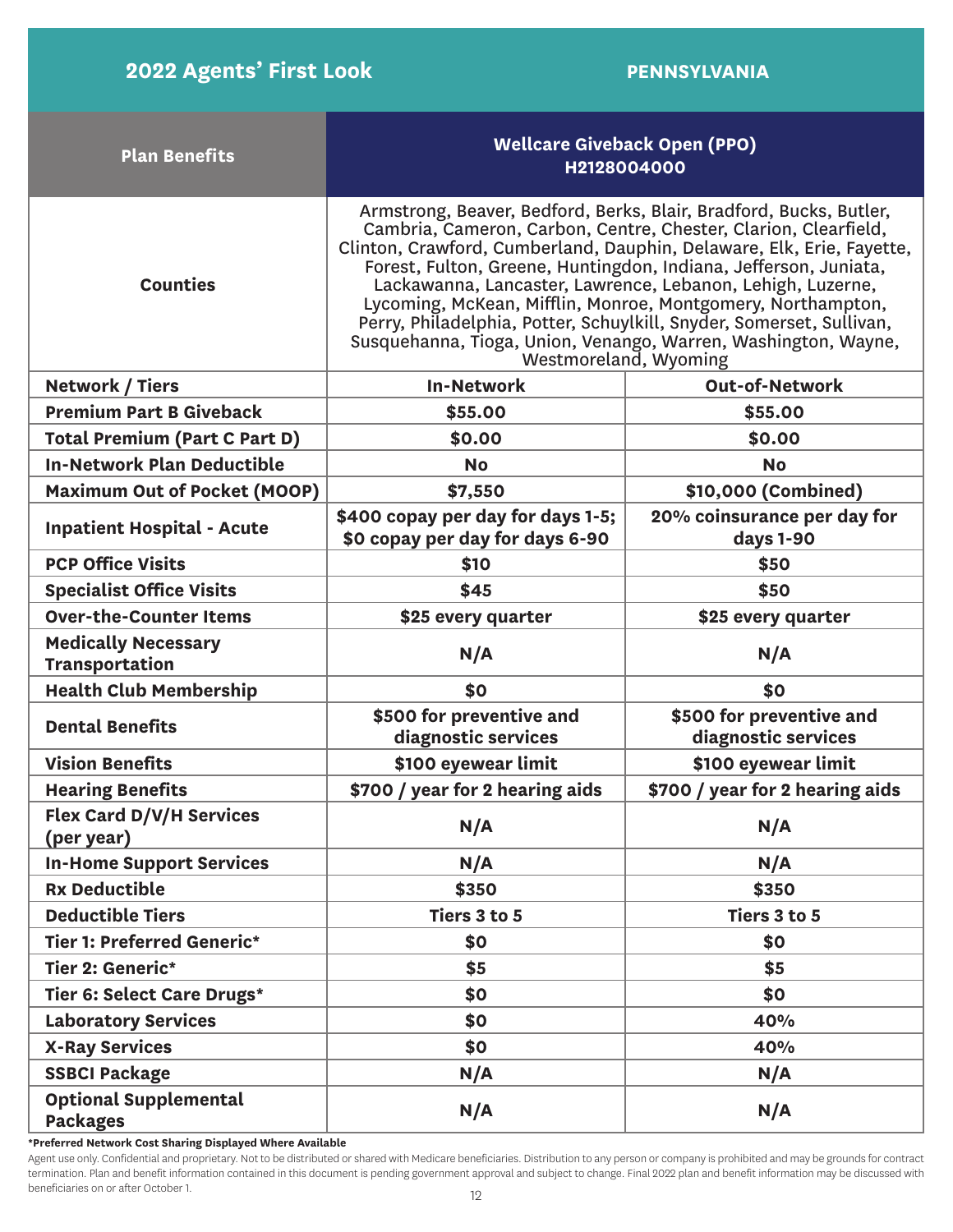| <b>Plan Benefits</b>                                | <b>Wellcare Assist Open (PPO)</b><br>H2128001000                                                                                                                                                                                                                                                                                                                                                                                                                                                                                                                                   |                                                                       |  |
|-----------------------------------------------------|------------------------------------------------------------------------------------------------------------------------------------------------------------------------------------------------------------------------------------------------------------------------------------------------------------------------------------------------------------------------------------------------------------------------------------------------------------------------------------------------------------------------------------------------------------------------------------|-----------------------------------------------------------------------|--|
| <b>Counties</b>                                     | Armstrong, Beaver, Bedford, Berks, Blair, Bradford, Bucks, Butler,<br>Cambria, Cameron, Carbon, Centre, Chester, Clarion, Clearfield,<br>Clinton, Crawford, Cumberland, Dauphin, Delaware, Elk, Erie, Fayette,<br>Forest, Fulton, Greene, Huntingdon, Indiana, Jefferson, Juniata,<br>Lackawanna, Lancaster, Lawrence, Lebanon, Lehigh, Luzerne,<br>Lycoming, McKean, Mifflin, Monroe, Montgomery, Northampton,<br>Perry, Philadelphia, Potter, Schuylkill, Snyder, Somerset, Sullivan,<br>Susquehanna, Tioga, Union, Venango, Warren, Washington, Wayne,<br>Westmoreland, Wyoming |                                                                       |  |
| <b>Network / Tiers</b>                              | <b>In-Network</b>                                                                                                                                                                                                                                                                                                                                                                                                                                                                                                                                                                  | <b>Out-of-Network</b>                                                 |  |
| <b>Premium Part B Giveback</b>                      | \$0.00                                                                                                                                                                                                                                                                                                                                                                                                                                                                                                                                                                             | \$0.00                                                                |  |
| <b>Total Premium (Part C Part D)</b>                | \$23.50                                                                                                                                                                                                                                                                                                                                                                                                                                                                                                                                                                            | \$23.50                                                               |  |
| <b>In-Network Plan Deductible</b>                   | <b>No</b>                                                                                                                                                                                                                                                                                                                                                                                                                                                                                                                                                                          | <b>No</b>                                                             |  |
| <b>Maximum Out of Pocket (MOOP)</b>                 | \$6,700                                                                                                                                                                                                                                                                                                                                                                                                                                                                                                                                                                            | \$10,000 (Combined)                                                   |  |
| <b>Inpatient Hospital - Acute</b>                   | \$325 copay per day for days 1-5;<br>\$0 copay per day for days 6-90                                                                                                                                                                                                                                                                                                                                                                                                                                                                                                               | \$325 copay per day for days 1-5;<br>\$0 copay per day for days 6-120 |  |
| <b>PCP Office Visits</b>                            | \$0                                                                                                                                                                                                                                                                                                                                                                                                                                                                                                                                                                                | \$0                                                                   |  |
| <b>Specialist Office Visits</b>                     | \$35                                                                                                                                                                                                                                                                                                                                                                                                                                                                                                                                                                               | \$35                                                                  |  |
| <b>Over-the-Counter Items</b>                       | \$120 every quarter                                                                                                                                                                                                                                                                                                                                                                                                                                                                                                                                                                | \$120 every quarter                                                   |  |
| <b>Medically Necessary</b><br><b>Transportation</b> | 24 one-way trips every year                                                                                                                                                                                                                                                                                                                                                                                                                                                                                                                                                        | 24 one-way trips every year                                           |  |
| <b>Health Club Membership</b>                       | \$0                                                                                                                                                                                                                                                                                                                                                                                                                                                                                                                                                                                | \$0                                                                   |  |
| <b>Dental Benefits</b>                              | \$1,500 for comprehensive<br>services including dentures                                                                                                                                                                                                                                                                                                                                                                                                                                                                                                                           | \$1,500 for comprehensive<br>services including dentures              |  |
| <b>Vision Benefits</b>                              | \$200 eyewear limit                                                                                                                                                                                                                                                                                                                                                                                                                                                                                                                                                                | \$200 eyewear limit                                                   |  |
| <b>Hearing Benefits</b>                             | \$1,500 / year for 2 hearing aids                                                                                                                                                                                                                                                                                                                                                                                                                                                                                                                                                  | \$1,500 / year for 2 hearing aids                                     |  |
| <b>Flex Card D/V/H Services</b><br>(per year)       | \$750                                                                                                                                                                                                                                                                                                                                                                                                                                                                                                                                                                              | \$750                                                                 |  |
| <b>In-Home Support Services</b>                     | N/A                                                                                                                                                                                                                                                                                                                                                                                                                                                                                                                                                                                | N/A                                                                   |  |
| <b>Rx Deductible</b>                                | \$480                                                                                                                                                                                                                                                                                                                                                                                                                                                                                                                                                                              | \$480                                                                 |  |
| <b>Deductible Tiers</b>                             | Tiers 2 to 5                                                                                                                                                                                                                                                                                                                                                                                                                                                                                                                                                                       | Tiers 2 to 5                                                          |  |
| <b>Tier 1: Preferred Generic*</b>                   | \$0                                                                                                                                                                                                                                                                                                                                                                                                                                                                                                                                                                                | \$0                                                                   |  |
| Tier 2: Generic*                                    | \$20                                                                                                                                                                                                                                                                                                                                                                                                                                                                                                                                                                               | \$20                                                                  |  |
| <b>Tier 6: Select Care Drugs*</b>                   | \$0                                                                                                                                                                                                                                                                                                                                                                                                                                                                                                                                                                                | \$0                                                                   |  |
| <b>Laboratory Services</b>                          | \$0                                                                                                                                                                                                                                                                                                                                                                                                                                                                                                                                                                                | <b>35%</b>                                                            |  |
| <b>X-Ray Services</b>                               | \$0                                                                                                                                                                                                                                                                                                                                                                                                                                                                                                                                                                                | 35%                                                                   |  |
| <b>SSBCI Package</b>                                | N/A                                                                                                                                                                                                                                                                                                                                                                                                                                                                                                                                                                                | N/A                                                                   |  |
| <b>Optional Supplemental</b><br><b>Packages</b>     | N/A                                                                                                                                                                                                                                                                                                                                                                                                                                                                                                                                                                                | N/A                                                                   |  |

**\*Preferred Network Cost Sharing Displayed Where Available**